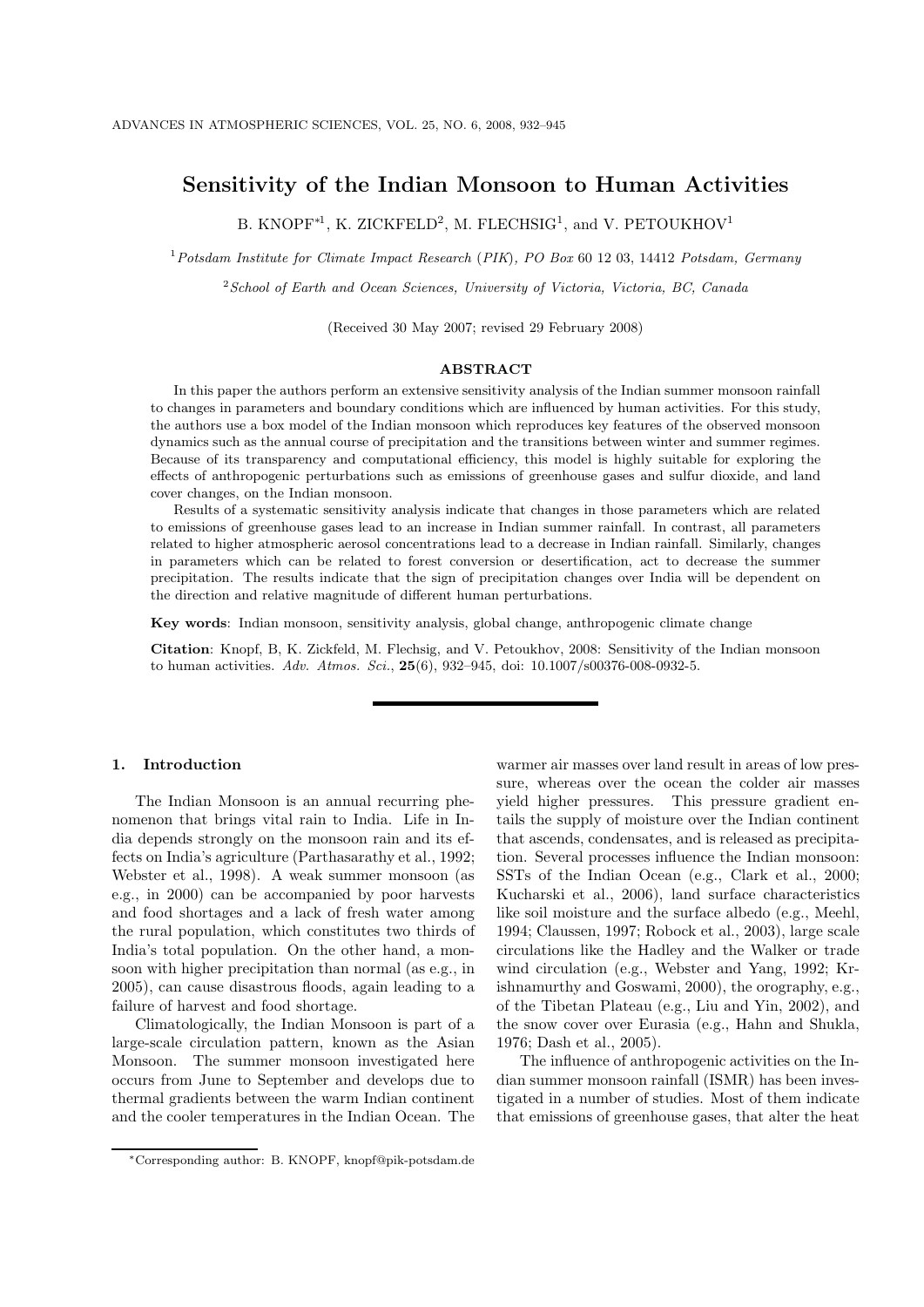budget of the system and therefore the land-sea temperature contrast, could increase the monsoon intensity and/or variability (Meehl and Washington, 1993; Zwiers and Kharin, 1998; May, 2002). On the other hand, there is evidence of an aerosol-induced reduction of precipitation (e.g., Patra et al., 2005) or of no clear indication for an influence of global warming at all (Kripalani et al., 2003). In a recent study (Paeth et al., 2008) investigate results of climate model simulations performed in support of the Third Assessment Report of the Intergovernmental Panel on Climate Change (IPCC) (IPCC, 2001) under several greenhouse gas and sulphate aerosol forcing scenarios and find large differences in the projections of the individual models with a probable intensification under enhanced greenhouse conditions. Goswami et al. (2006) show with data analysis that despite a relatively constant mean monsoon precipitation, heavy rainfall events exhibit a rising trend in frequency and magnitude over the last 50 years and Auffhammer et al. (2006) relate air pollution and reduced precipitation caused by climate change to a reduction of rice production in India.

Considering the fact that the impact of climate change on the ISMR is contradictory in different studies and models, the purpose of our study is to understand some of the physical mechanisms that influence the Indian monsoon under climate change and to perform a detailed sensitivity study of the Indian monsoon system. In doing this, we address one of the key questions formulated in the MAIRS initial science plan: "Is the Asian monsoon system resilient to this human transformation of land, water and air?" (MAIRS, 2006).

For our study, we use a box model of the Indian monsoon, which has proven to well reproduce relevant variables, e.g., precipitation averaged over India (Zickfeld, 2004). Because of its transparency, this reduced form model is highly suitable for understanding the effect of anthropogenic perturbations such as emissions of greenhouse gases and sulfur dioxide, and land-cover changes.

This paper is organized as follows: we introduce the box model with the most important equations for the sensitivity study in section 2. The model validation with a profound optimization is given in section 3. In section 4, a detailed sensitivity study with respect to quantities influenced by human action is taken out. Finally, a summary is given in section 5.

# **2. Model setup and data**

For our analysis we employ a one-dimensional model of the Indian monsoon that was first presented in Zickfeld et al. (2005) and is described in detail in Zickfeld (2004). It consists of one four-sided box which is centered over India and is delimited by the Indian Ocean at its eastern, southern and western boundaries and by the Tibetan Plateau at its northern boundary (cf. Fig. 1). In the vertical, the atmosphere is described by three layers: PBL with the surface layer at its lower boundary and the stratosphere as its upper boundary (cf., Fig. 2). The underlying land compartment is represented by two soil layers. The prognostic variables in the model are the near-surface air temperature  $T_a$ , the specific humidity  $q_a$ , and the soil moisture  $w_1, w_2$  of the two soil layers. All other variables such as precipitation, evaporation, net longwave radiation and surface wind are diagnosed from the above-mentioned four. Inside the box, the variables are described in terms of their spatial averages. The only meridional and zonal gradients are those between the box interior (i.e., the Indian sub-continent) and its boundaries, whose climatic conditions (temperature, humidity, cloudiness) are externally prescribed



Fig. 1. Schematics of the box model of the Indian monsoon.  $T(z)$ ,  $q(z)$ ,  $w_1$ ,  $w_2$  are calculated prognostically. whereas the climatic conditions at the box boundaries (the temperatures and specific humidities at the oceanic boundaries and over the Tibetan Plateau) are externally prescribed.



**Fig. 2.** Parameterization of the vertical structure of the atmosphere.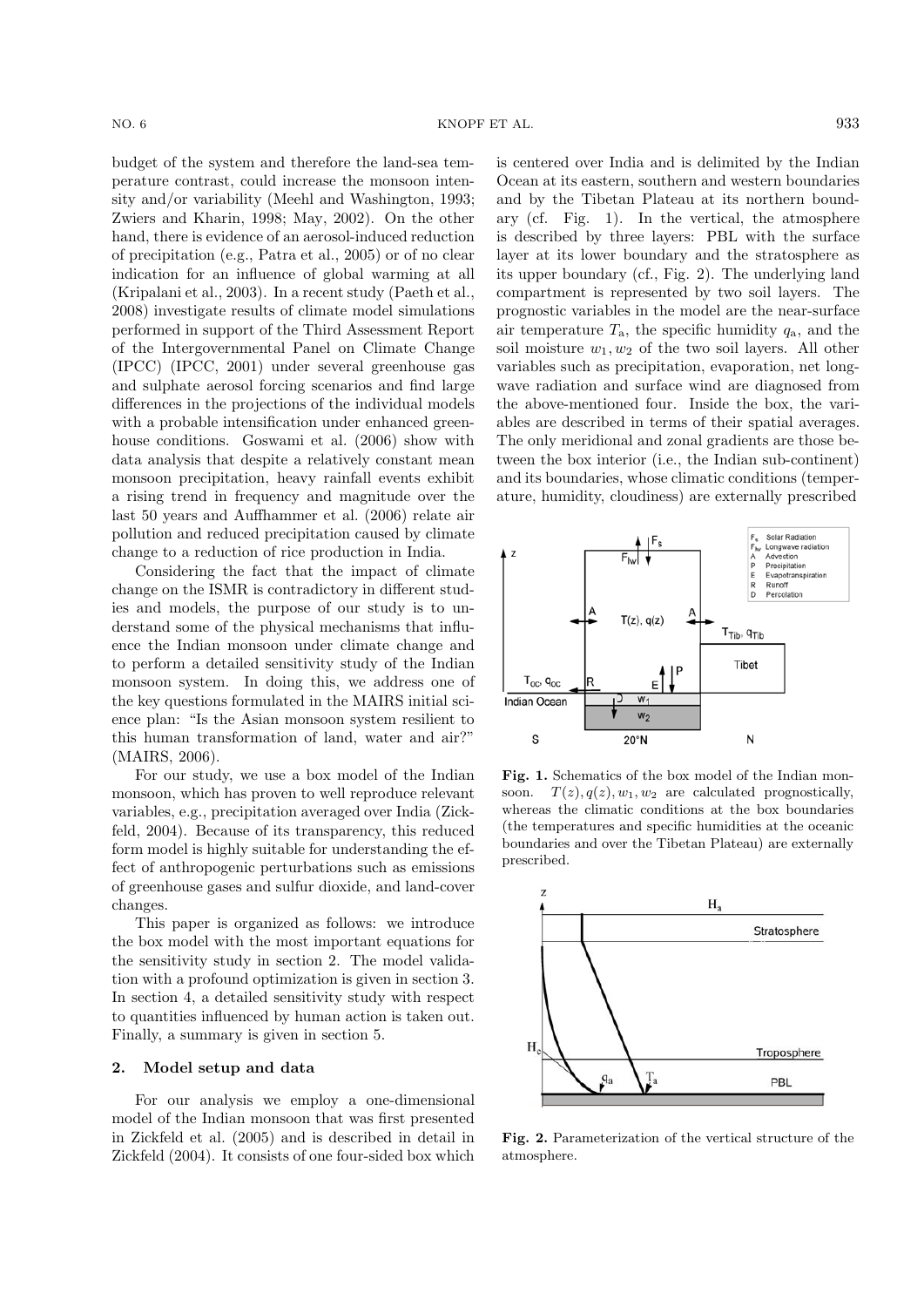with a seasonal cycle. The associated temperature gradients drive the annual evolution of the local monsoon circulation.

The boundary conditions are prescribed according to the long-term monthly means for 1968–1996 from the NCEP reanalysis data (Kalnay et al., 1996). The northern boundary is defined as the mean over (30◦–  $35°N$ ,  $70°-82.5°E$ ), the eastern boundary over  $(7.5° 17.5\textdegree N$ ,  $85\textdegree-92.5\textdegree E$ ), the southern boundary over (0–  $5°N$ ,  $70°-85°E$ ) and the western boundary over  $(7.5° 17.5°N$ ,  $62.5°-70°E$ ). We prescribe the conditions for surface air temperature  $T_i$ , specific humidity  $q_i$  and cloudiness  $N_i$  at the southern boundary  $(T_S, q_S, N_S)$ , at the western boundary  $(T_W, q_W, N_W)$ , at the eastern boundary  $(T_{\rm E}, q_{\rm E}, N_{\rm E})$  and at the northern boundary to the Tibetan Plateau  $(T_{\text{Tib}}, q_{\text{Tib}}, N_{\text{Tib}})$ . Further, we prescribe the Hadley and the trade wind circulation and the insolation at the top of the atmosphere.

### **2.1** *Heat balance*

The temporal evolution of the system is computed from the respective balance equations for atmospheric heat and water and soil water content. The heat balance equation for the combined surface-plusatmosphere system reads:

$$
\int_0^{H_a} c_p \rho \frac{\partial \theta}{\partial t} dz + h_s c_s \frac{\partial T_s}{\partial t} =
$$
  

$$
F_{\downarrow} (1 - A_{sys}) - F_{\uparrow} + A_T + \mathcal{L}(C - E) , \qquad (1)
$$

where  $\theta$  is the potential temperature and  $T_s$  the surface temperature.

The first term on the right hand side of Eq. (1) is the incident solar radiation at the top of the atmosphere  $F_{\downarrow}$ , modified by the planetary albedo  $A_{sys}$ . This term is a function of the insolation  $I_0$ , the mean solar zenith angle  $\xi$ , the cloudiness and the albedo of the clouds and the surface. The term  $F_1$ , the net outgoing long-wave radiation at the top of the atmosphere, is treated according to Budyko (1982) as a function of the surface air temperature  $T_a$ , the cloudiness N over India, and the  $CO<sub>2</sub>$  concentration  $p$  in the atmosphere:

$$
F_{\uparrow} = A_0 + B_0 (T_a - T_0) - N[C_0 + D_0 (T_a - T_0)],
$$
\n(2)

where  $T_0$  is the reference temperature and the coefficients  $A_0, B_0, C_0, D_0$  are functions of the atmospheric  $CO<sub>2</sub>$  concentration p in relation to the reference  $CO<sub>2</sub>$ concentration  $p_0$ :

$$
X_0 = X_{00} \left[ 1 - \eta \ln \left( \frac{p}{p_0} \right) \right],\tag{3}
$$

where  $X \in \{A, B, C, D\}$  and  $X_{00}$  are parameters.

The horizontal advection of heat,  $A_T$ , is described according to Petoukhov et al. (2000) as the vertical integral over the sensible heat flux due to the horizontal circulation and is a sum of the contributions from the local monsoon circulation and the large-scale Hadley and Walker circulations. The surface winds associated with the local monsoon circulation,  $u_{m0,i}$ , are calculated explicitly and computed from the temperature difference between India and the respective boundary:  $u_{\text{m0},i} \sim (T_a - T_i)$ , where  $T_i \in \{T_{\text{E}}, T_{\text{S}}, T_{\text{W}}, T_{\text{Tib}}\}.$ 

The condensation rate  $C$  is set equal to precipitation, which is also discussed below. The evapotranspiration  $E$  is described in the bulk transfer approach (Hansen et al., 1986). Further,  $H_a$  denotes the height of the atmosphere,  $\rho = \rho(z)$  the air density,  $c_p$  the specific heat of air at constant pressure,  $h_s$  the depth of the upper soil layer and  $c_s$  the heat capacity per unit soil volume which increases along with the water content of the soil.  $\mathcal L$  refers to the latent heat of evaporation. In order to reduce the dimensionality of the system, we shall assume  $\partial T_s/\partial t \approx \partial T_a/\partial t$ . This assumption has proven to influence the model behavior only marginally.

## **2.2** *Water balance*

The vertically integrated water balance equation is given by the expression:

$$
\int_0^{H_a} \rho \frac{\partial q}{\partial t} dz = E - C + A_v , \qquad (4)
$$

where  $q = q(z)$  denotes the vertical profile of specific humidity and  $A_{\rm v}$  is the horizontal advection of moisture.

The soil moisture, which determines evapotranspiration, is computed prognostically according to a twolayer model Hansen et al. (1986). The rates of change of moisture in the two soil layers are:

$$
\frac{\partial w_1}{\partial t} = \frac{P - E - R}{f_1} - \frac{w_1 - w_2}{\tau},\tag{5}
$$

$$
\frac{\partial w_2}{\partial t} = \frac{f_1}{f_2} \frac{w_1 - w_2}{\tau} ,\qquad (6)
$$

where the wetness of the *i*th layer,  $w_i$ , is the ratio of available water to field capacity  $f_i$  and R is the surface runoff. The precipitation,  $P$ , is described in accordance with Petoukhov et al. (2000) as:

$$
P = \frac{N}{\tau_P} \int_0^{H_t} \rho q dz \,, \tag{7}
$$

where N is the total cloud amount and  $\tau_P$  the turnover time of water in the atmosphere which is a function of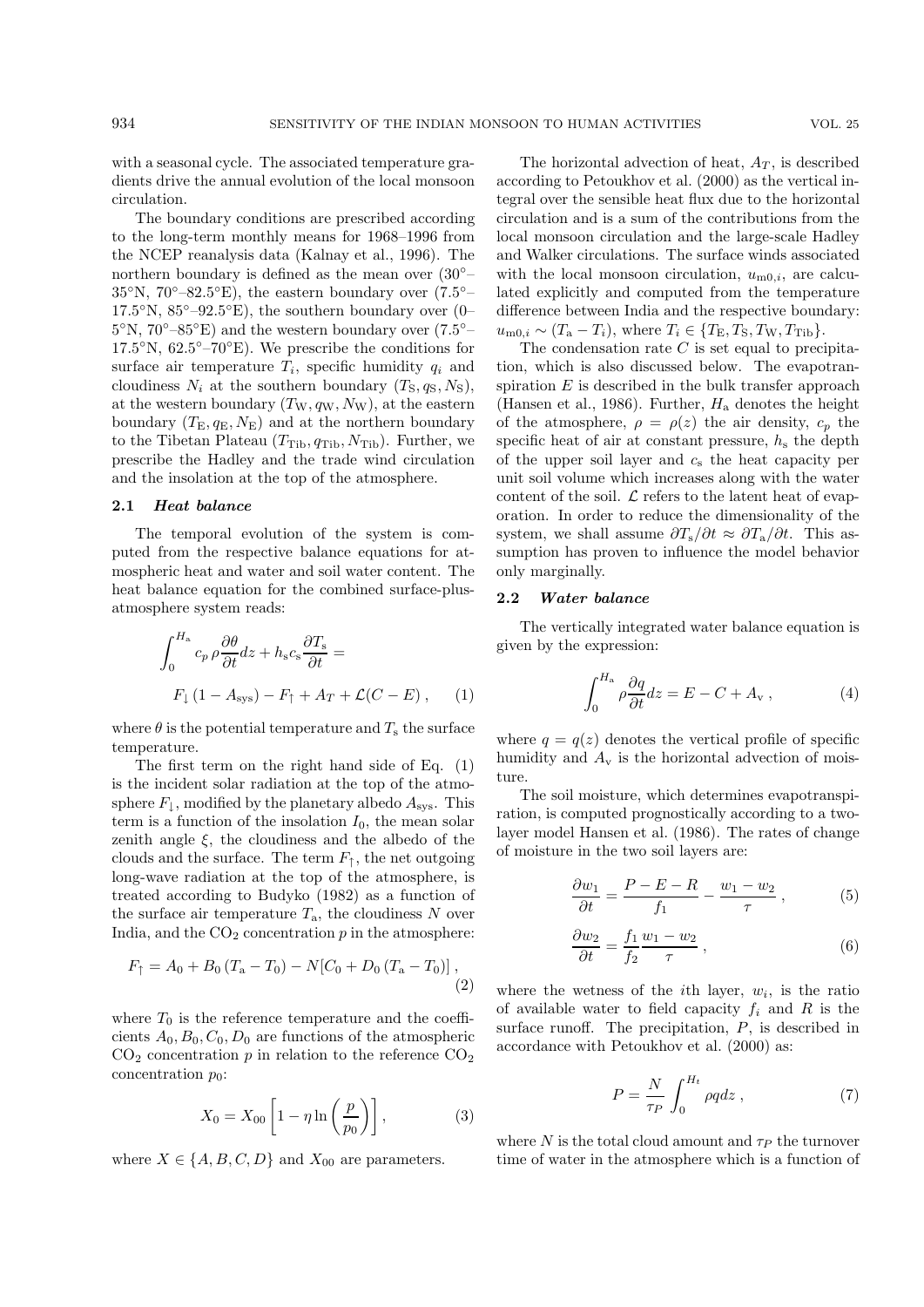the vertical velocity, w:

$$
\tau_P = \tau_0 \left\{ 1 - a_\tau \, 0.5 \left[ 1 + \tanh\left(\frac{w}{a_3}\right) \right] \right\} \,. \tag{8}
$$

 $\tau_0$ ,  $a_\tau$  and  $a_3$  are parameters.

The vertical velocity  $w$  at the upper boundary of the PBL is derived from the continuity equation as the sum of the contributions due to the monsoon and the Hadley circulations.

The surface runoff  $R$  is assumed to be proportional to precipitation and water content of the upper soil layer Hansen et al. (1986).  $\tau$  denotes the time constant for diffusion of moisture between the two layers.

## **2.3** *Vertical structure of the atmosphere*

The vertical profile of the temperature,  $T(z)$ , is parameterized in terms of the near surface value  $T_a$  with a linear profile in the troposphere  $(T(z) = T_a - \Gamma z)$ and a constant profile in the stratosphere  $(T(z))$  $T_a - \Gamma H_t$ , cf., Fig. 2. The lapse rate  $\Gamma$  is described according to Petoukhov et al. (2003):

$$
\Gamma = \Gamma_0 + \Gamma_1 (T_a - T_0) (1 - a_q q_a^2) - \Gamma_2 N_{\text{cu}} ,\qquad (9)
$$

with parameters  $\Gamma_0, \Gamma_1, \Gamma_2, a_q$  and  $N_{\text{cu}}$  the cumulus cloud amount. The specific humidity  $q(z)$  is assumed to decrease exponentially with height:

$$
q(z) = q_a \exp\left(-\frac{z}{H_e}\right) , \qquad (10)
$$

where  $H_e$  is the water vapor scale height.

$$
V = \begin{cases} 0 & \text{if } P < P_{\text{cr}} \\ 1 - \frac{1}{1 + a_{\text{v}} \left(P - P_{\text{cr}}\right)^2} & \text{otherwise} \end{cases}
$$

where  $P_{cr}$  is a threshold value of annual mean precipitation below which the vegetation cover cannot be sustained in the long term.  $V_{\text{max}}$  is the maximal possible vegetation cover and  $a<sub>v</sub>$  is a parameter.

# **3. Model validation**

The model described above includes a number of parameters, some of which are physical constants or known from observations. However, most parameters are to some degree model dependent ("tunable"). To choose these parameter values adequately, we first perform a 2-step procedure to determine the parameter settings that best fit the observational data. As the variable of interest, we use the deviation from the ob-

## **2.4** *Land surface parameterization*

The albedo of the land surface,  $A_s$ , influences the heat budget of the system through the planetary albedo,  $A_{\rm sys}$ . It is computed as the weighted sum of the albedos of vegetated and bare soil,  $A_{\rm sv}$  and  $A_{\rm sb}$ , respectively:

$$
A_{\rm s} = VA_{\rm sv} + (1 - V)A_{\rm sb} , \qquad (11)
$$

where  $V$  is the fraction of the land surface covered by vegetation. The albedo of the vegetated soil is determined by the type of vegetation cover. The bare soil albedo is dependent on the soil color (which is prescribed) and the water content of the upper soil layer Dickinson et al. (1986).

The surface roughness  $z_0$  is used to calculate the cross-isobar angle which determines the local monsoon circulation,  $u_{m0,i}$ , and the drag coefficients for the fluxes of water and heat. In the model,  $z_0$  is a combination of the roughness of the surface covered by vegetation,  $z_v$ , and the roughness of the bare soil,  $z<sub>b</sub>$ . It is computed by combining the drag coefficients for bare and vegetated soil (Claussen, 1991):

$$
\left(\ln^2 \frac{z_s}{z_0}\right)^{-1} = V\left(\ln^2 \frac{z_s}{z_v}\right)^{-1} + (1 - V)\left(\ln^2 \frac{z_s}{z_b}\right)^{-1},\tag{12}
$$

where  $z<sub>s</sub>$  is the blending height.

 $V$  is calculated according to Brovkin et al. (1998) as a hyperbolic function of precipitation P:

if 
$$
P < P_{\rm cr}
$$
  
\notherwise (for  $V < V_{\rm max}$ , else  $V = V_{\rm max}$ )<sup>'</sup> (13)

served seasonal cycle of precipitation over India (Eq. 14). The first step consists of identifying those parameters that have the strongest influence on the seasonal cycle of precipitation. Subsequently, these parameters are optimized so as to minimize the cost function.

#### **3.1** *Global sensitivity analysis*

The scope of the global sensitivity analysis (GSA) is to identify those parameters that have the largest (the smallest) effect on the seasonal cycle of precipitation and to come up with a ranking of the parameters according to their importance. We choose 46 model parameters<sup>a</sup> (this set will in the following be referred to as  $S_{46}$ .) with the uncertainty ranges indicated in Table 1. We calculate the influence of these parame-

<sup>a</sup>The other parameters are physical constants.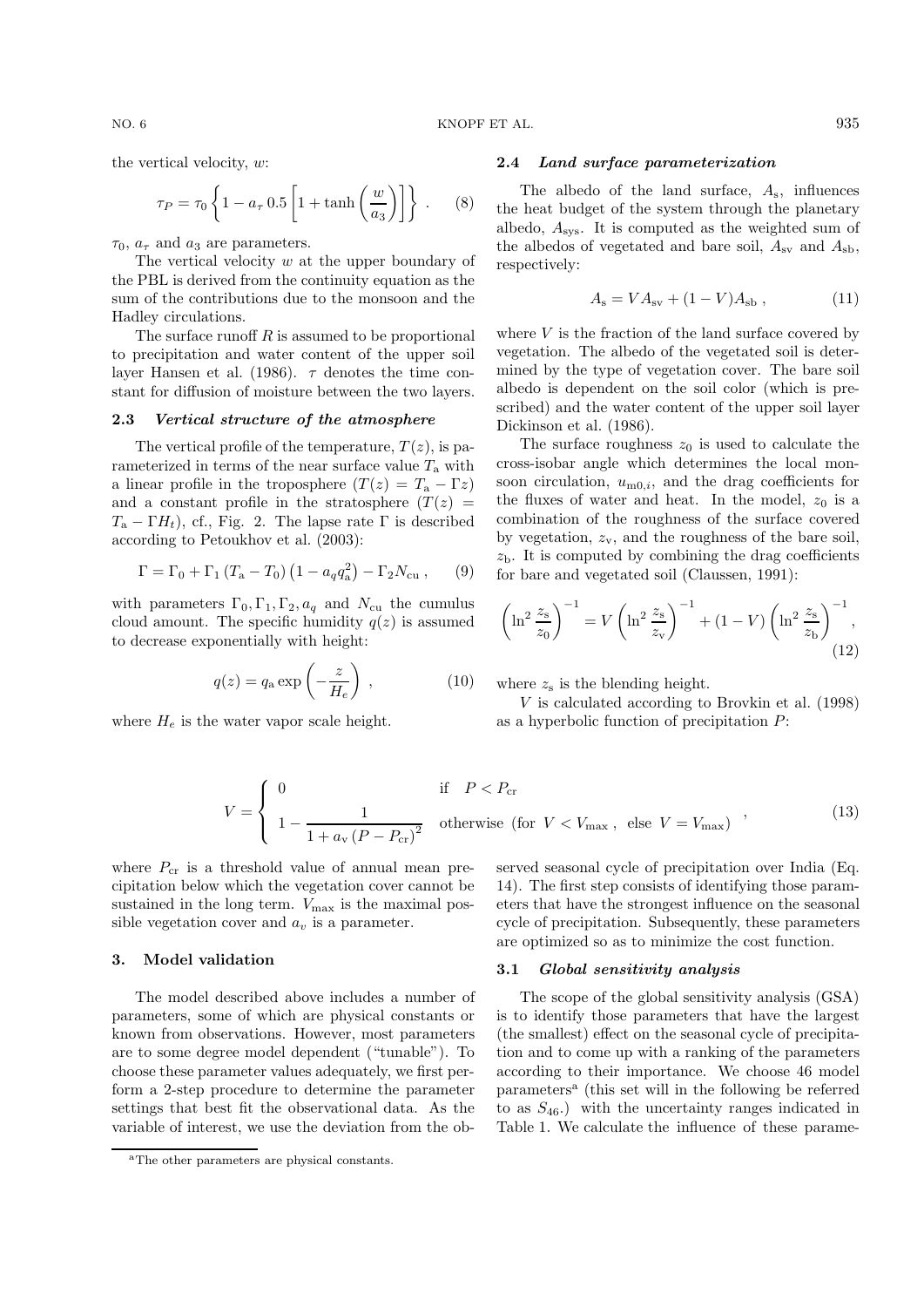**Table 1.** Results of the global sensitivity analysis and the optimization. Listed are the ten most influential parameters of the parameter set  $S_{46}$  in order of decreasing importance, along with the ranges used in the global sensitivity analysis and the optimization, the mean distance  $\mu$  (see text for definition), and the optimal value.

|                | Parameter                                                   | Range                 | $\mu$ | Optimal<br>value   | Units                         |
|----------------|-------------------------------------------------------------|-----------------------|-------|--------------------|-------------------------------|
| $\tau_0$       | Characteristic precipitation time, Eq. $(8)$                | $(2.5-6)\times10^{5}$ | 2.13  | $5.41\times10^{5}$ | S                             |
| $z_v$          | Surface roughness length for vegetated soil, Eq. (12)       | $0.01 - 0.8$          | 1.25  | 0.06               | m                             |
| $G_k$          | Constant for calculation of eddy diffusivity                | $0.1 - 0.8$           | 1.09  | 0.78               |                               |
| $a_q$          | Lapse rate coefficient, Eq. $(9)$                           | 700-4000              | 0.93  | 734.1              | $\text{kg}^2 \text{ kg}^{-2}$ |
| $z_{\rm s}$    | Blending height, Eq. (12)                                   | $10 - 100$            | 0.70  | 36.08              | m                             |
| a <sub>1</sub> | Stratus cloudiness parameter                                | $0.64 - 0.96$         | 0.56  | 0.64               | L                             |
| $G_{h,1}$      | Constant for calculation of planetary boundary layer height | $2 - 6$               | 0.48  | 5.99               | L                             |
| $\tau_{st}$    | Optical thickness of stratus clouds                         | $5 - 15$              | 0.44  | 14.80              | L                             |
| $G_{k,1}$      | Constant for calculation of kinematic viscosity             | $8 - 20$              | 0.39  | 8.94               |                               |
| $B_{00}$       | Parameter of Budyko formula, Eq. (3)                        | $1.6 - 2.3$           | 0.39  | 2.27               | $\rm{W~m^{-2}~K^{-1}}$        |



**Fig. 3.** Results of the global sensitivity analysis. The mean distance  $\mu$  is a measure of the influence of a parameter on the cost function  $F$  (Eq. 14), with higher values meaning stronger influence. A high variance  $\sigma$  indicates that the effect of a parameter on the cost function  $F$  is non-linear. The most influential parameters are labeled.

ters on the deviation of the seasonal cycle of modeled precipitation  $P_{\text{mod}}$  from the long-term mean observed value  $P_{\text{obs}}$ :

$$
F = \sum_{i=1}^{12} |P_{\text{mod},i} - P_{\text{obs},i}|,\tag{14}
$$

where  $P_{\text{mod},i}$ ,  $P_{\text{obs},i}$  (*i* = January, ..., December) are monthly-mean values. As reference values,  $P_{\text{obs}}$ , we use the All India Rainfall (AIR) index (Parthasarathy et al., 1995). Eq. (14) will also be used as cost function for the parameter optimization.

To identify the most influential parameters we apply the multi-run simulation environment SimEnv (Flechsig et al., 2005; SimEnv, 2006). The method applied by SimEnv is the Morris method (Morris, 1991), modified by Campolongo et al. (2005). The uncertainty ranges of the 46 parameters are subdivided into equal  $m = 8$  intervals for each parameter.

On the resulting regular grid of  $(m + 1)^{46}$  grid points the Morris method lays random trajectories through this 46-dimensional space, whereby two adjacent points on a trajectory only differ in one parameter  $s_i$ . The points are simultaneously adjacent grid points and each  $s_i$  is varied only once on every trajectory. In the parameter space this results in trajectories with 46+1 points. Measured is the distance  $\Delta F_{ij}$  between the two values for the variable F of the jth trajectory with respect to the parameter  $s_i$  that is varied. Two statistical measures are derived for each parameter  $s_i$  from this analysis: the mean absolute value  $\mu_i = \text{mean}(|\Delta F_i|)$  and the standard deviation  $\sigma_i = \sigma(\Delta F_i)$  over all trajectories. A high mean value,  $\mu_i$ , is interpreted as an important overall influence of the parameter on the model output  $F$ . A high variance  $\sigma_i$  indicates that the parameter is involved in interactions with other parameters with respect to the model output or that the effect of the parameter on the model output is non-linear (Saltelli et al., 2004).

Here, we randomly sample 300 trajectories, resulting in  $(46+1)\times300=14100$  sample points and single model runs in total. Although these runs only cover a small part of the whole parameter space, the ranking is found to be robust.

The ranking according to the value of  $\mu$  deduced from this analysis is given in Table 1. We obtain a clustering of the parameters with only a few highly influential parameters and a majority of parameters with low influence. We find that the most influential parameters are those that determine either precipitation directly (such as the characteristic precipitation time  $\tau_0$ , cf. Eq. (8) or the monsoon circulation  $u_{m,i}(z)$ (via the parameters  $G_k, G_{h,1}, G_{k,1}$  that determine the cross-isobar angle) and therefore the advection of heat,  $A_T$ , and moisture,  $A_v$ .

# **3.2** *Optimization and validation*

With the identification of the most influential parameters, we hold in hand the prerequisite to optimize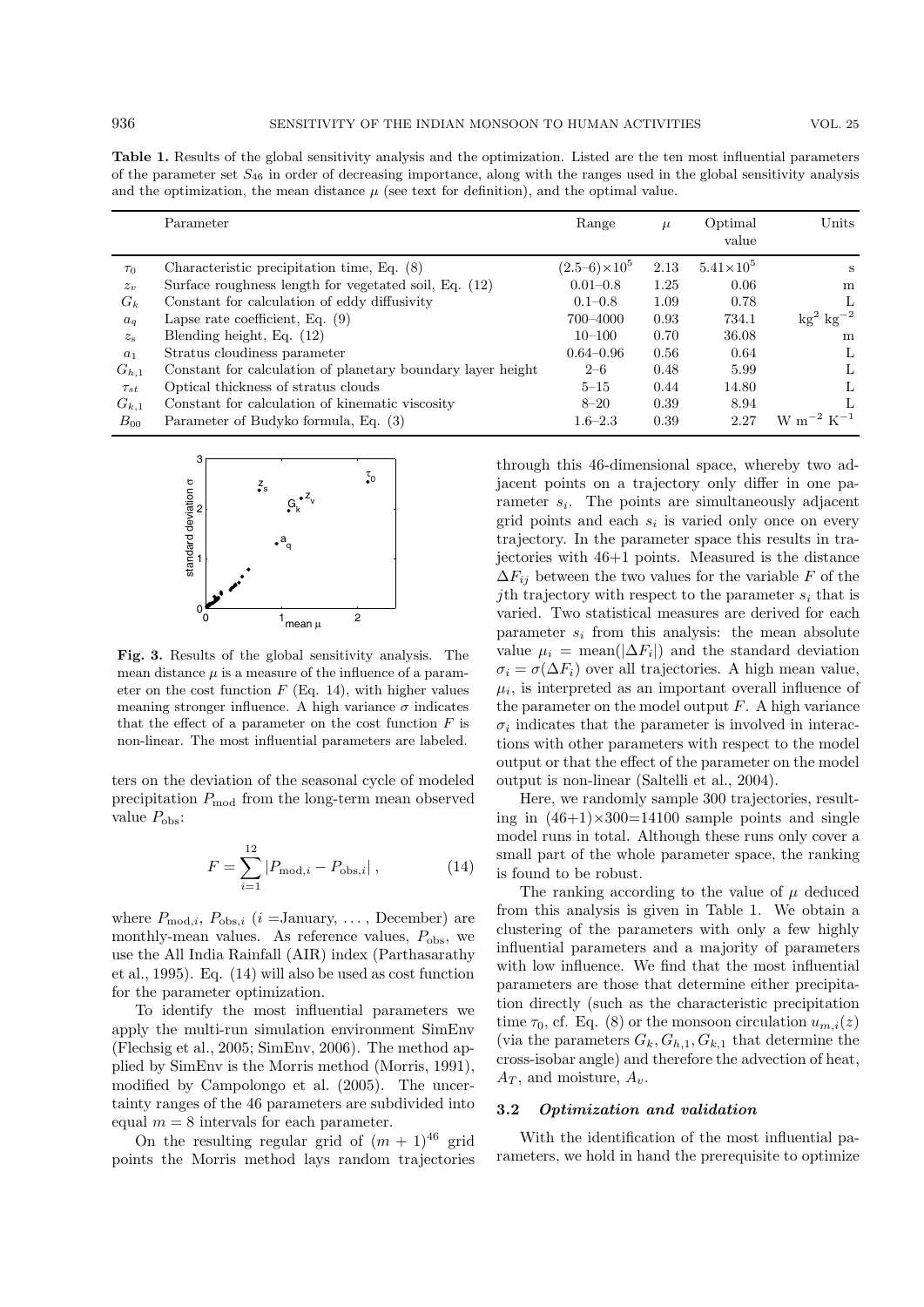

Fig. 4. Comparison of the monthly values for the seasonal cycle of precipitation for observational data (open circles) and the optimized model (crosses). The vertical bars encompass two standard deviations. Observational data are taken from Parthasarathy et al. (1995).

the modelefficiently. We choose the ten most influential parameters for the optimization procedure. The optimization is performed with SimEnv with an Adaptive Simulated Annealing (Ingber, 1996) procedure to allow for finding the global minimum of the cost function. As a cost function we choose the deviation from the observed annual cycle of precipitation, as given by Eq. (14).

The optimal parameter settings are listed in Table 1. With this setting the model reproduces the observed annual cycle of monsoon precipitation very well (cf., Fig. 4). The deviance from the long term summer monsoon rainfall for June–September (JJAS) of 849 mm is 2%. Moreover, onset and offset of the summer monsoon are captured correctly by our model.

Qualitatively, the annual cycle of the monsoon as simulated by our box model closely resembles the observed monsoon dynamics for the surface temperature,  $T_a$ , and the specific humidiy,  $q_a$ , (cf., Fig. 5). For the soil moistures,  $w_1$  and  $w_2$ , it is hardly possible to show corresponding observational data. The correspondence between model results and data is also satisfactory in quantitative terms, except that the temperature over India is modelled as too high with no significant cooling in winter. As a consequence, the land is slightly warmer than the surrounding ocean, even in winter, such that the land-ocean temperature gradient is not truly reversed. This is caused by the fact that with our model we can only represent the local monsoon circulation and not the large-scale circulation, e.g., the Hadley circulation, which is only included as a boundary condition. Moreover the model does not account for the influence of the Tibetan Anticyclone and Transverse Monsoon, which are specifically important in winter.

All in all, our simple model performs well in simu-

lating the observed monsoon dynamics. This demonstrates that despite its high degree of idealization the model captures the essential physical processes and feedback mechanisms.

# **4. Sensitivity analysis**

In this section, we describe the sensitivity of Indian rainfall to variations of the model parameters and boundary conditions. We devote particular attention to the quantities influenced by human actions. Three different kinds of anthropogenic forcing are considered here: (i) emissions of greenhouse gases (GHGs), (ii) emissions of aerosol-generating substances (mainly  $SO<sub>2</sub>$ ) and (iii) land-cover changes. GHG emissions lead to higher  $CO<sub>2</sub>$  concentrations and different climate conditions at the boundaries (e.g., higher boundary temperatures  $T_i$ ). SO<sub>2</sub> emissions result in higher particle concentrations in the atmosphere, which affects the back-scattering of solar radiation, the radiative properties of clouds, and the cloud droplet size and hence the precipitation efficiency. We take the latter two effects into account by increasing the optical thickness of stratus clouds,  $\tau_{\rm st}$ , which in turn increases the planetary albedo, Asys, and by increasing the characteristic precipitation time,  $\tau_0$  (Eq. 8), which leads to a reduction in precipitation. Land-cover changes such as forest conversion or desertification cause a decrease of the roughness length of vegetated soil  $z_v$  (Eq. 12) on one hand and an increase in the albedo of vegetated soil,  $A_{\rm sv}$ , on the other (Eq. 11). Desertification is taken into account in our model by decreasing the maximum fractional vegetation cover,  $V_{\text{max}}$  (Eq. 13).

In the following, we first investigate the sensitivity of Indian rainfall to changes in single parameters (section 4.1). We then perform a combined sensitivity analysis, whereby we group the parameters that can be affected by a specific human intervention (e.g., p and  $T_i$ , which are both influenced by anthropogenic GHG emissions) (section 4.2). Finally, we choose the most influential parameter out of the three groups (i)–(iii) of potential human actions and investigate the sensitivity of Indian rainfall to simultaneous changes in those parameters (section 4.3).

# **4.1** *Sensitivity of single parameters*

The parameters varied in the course of the sensitivity analysis are listed in Table 2 along with the values employed. The annual cycle of precipitation for each parameter is given in Fig. 6. Table 2 summarizes the Indian summer (JJAS) precipitation and the onset/ offset of the summer monsoon for each experiment. Summer monsoon onset is defined as the time when precipitation begins to rise sharply, which corresponds to a switch in the vertical velocity from negative to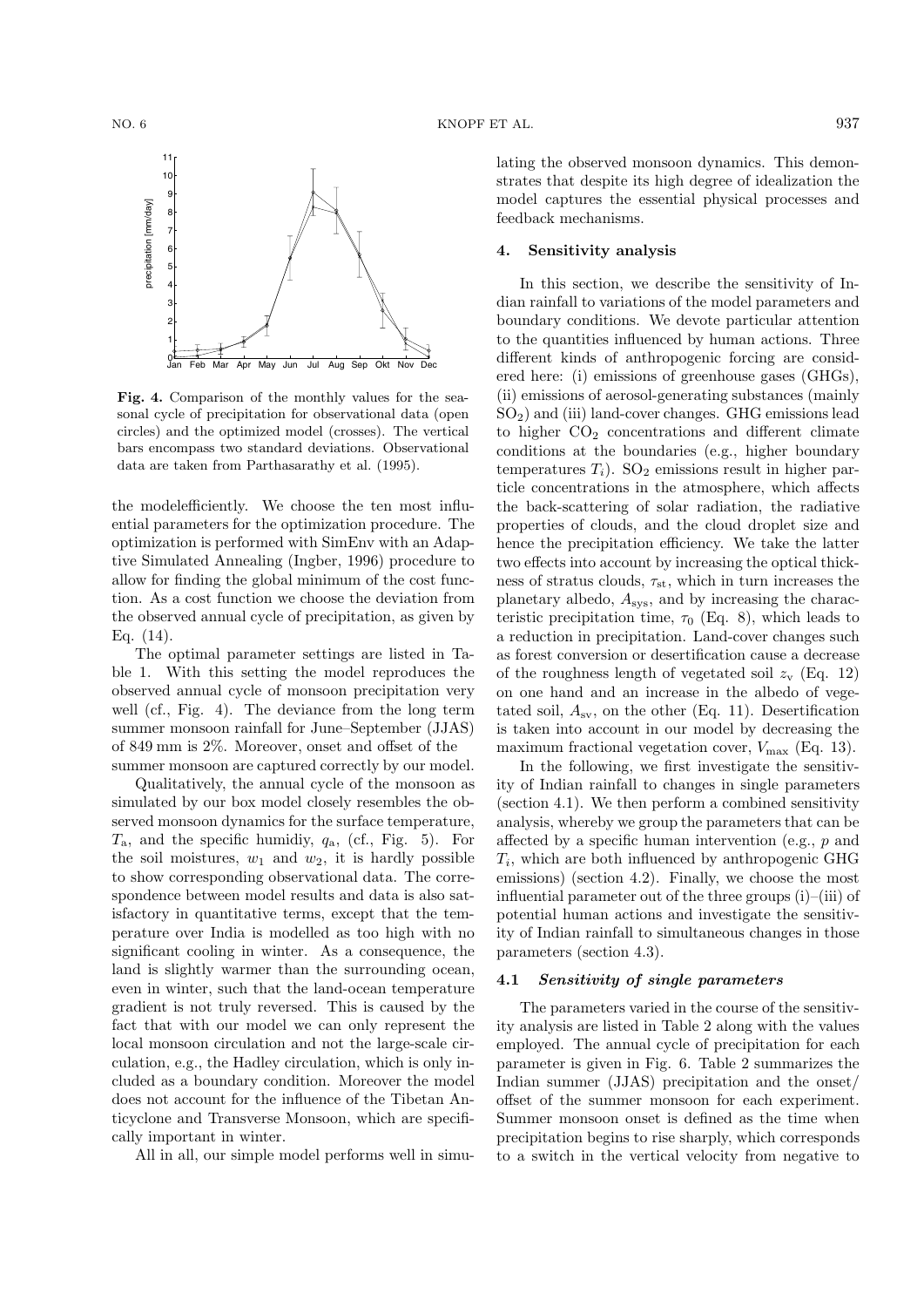

Fig. 5. Seasonal cycle of the surface temperature,  $T_a$ , and the specific humidity, qa, for observationals-based data (left column) and as simulated by the optimized model (right column). For the observations-based data monthly long term mean values from the NCEP/NCAR reanalysis project (Kalnay et al., 1996) are averaged over  $(15°N-25°N, 75°E-80°E)$ .

**Table 2.** Summer monsoon precipitation (JJAS) and onset/offset for different choices of anthropogenically influenced parameters. The standard model values are given in bold.

| Parameter              | Value                      | Units       | Precipitation (mm) | Anomaly $(\%)$   | Onset/offset (month) |
|------------------------|----------------------------|-------------|--------------------|------------------|----------------------|
| $\tau_0$               | $2.5{\times}10^5$          | $\mathbf S$ | $1437\,$           | $65.5\,$         | 3.8/8.8              |
|                        | $5\!\times\!10^5$          | $\mathbf S$ | 917                | 5.7              | 4.3/8.6              |
|                        | $\mathbf{5.4}{\times}10^5$ | $\mathbf S$ | 868                | $\overline{0}$   | 4.3/8.6              |
|                        | $7.5 \times 10^5$          | $\mathbf S$ | 673                | $-22.5\,$        | 4.5/8.5              |
| $z_{\rm v}$            | $0.01\,$                   | m           | 773                | $-10.9\,$        | 4.5/8.6              |
|                        | $\bf 0.06$                 | m           | 868                | $\boldsymbol{0}$ | 4.3/8.6              |
|                        | 0.1                        | m           | 897                | $\!3.3\!$        | 4.2/8.6              |
|                        | $\rm 0.3$                  | ${\bf m}$   | $927\,$            | 6.8              | 4.0/8.5              |
| $\tau_{\rm st}$        | $\overline{5}$             | L           | 954                | $\,9.9$          | 4.1/8.9              |
|                        | 10                         | L           | 907                | 4.5              | 4.2/8.7              |
|                        | 14.8                       | Г           | 868                | $\overline{0}$   | 4.3/8.6              |
|                        | 15                         | Г           | 866                | $-0.1$           | 4.3/8.6              |
| $A_{\rm sv}$           | $0.1\,$                    | Г           | 924                | $6.4\,$          | 4.2/8.7              |
|                        | $\bf 0.16$                 | $\mathbf L$ | 868                | $\boldsymbol{0}$ | 4.3/8.6              |
|                        | $\rm 0.2$                  | $\mathbf L$ | $834\,$            | $-3.9$           | 4.4/8.5              |
|                        | $\rm 0.3$                  | $\mathbf L$ | $725\,$            | $-16.5\,$        | 4.7/8.2              |
| $\boldsymbol{p}$       | $280\,$                    | ppm         | 857                | $-1.2\,$         | 4.3/8.5              |
|                        | 360                        | ppm         | 868                | $\boldsymbol{0}$ | 4.3/8.6              |
|                        | 560                        | ppm         | 885                | $\overline{2}$   | 4.3/8.5              |
|                        | 1120                       | ppm         | $\boldsymbol{913}$ | $5.2\,$          | 4.3/8.5              |
| $V_{\rm max}$          | $0.5\,$                    | L           | 586                | $-32.4$          | 4.4/8.5              |
|                        | $0.75\,$                   | $\mathbf L$ | 744                | $-14.2$          | 4.3/8.6              |
|                        | $\mathbf{1}$               | $\mathbf L$ | 868                | $\overline{0}$   | 4.3/8.6              |
| $\Delta T_{\text{oc}}$ | $-1$                       | ${\bf K}$   | 825                | $-4.9\,$         | 4.4/8.6              |
|                        | $\bf{0}$                   | ${\bf K}$   | 868                | $\boldsymbol{0}$ | 4.3/8.6              |
|                        | $2.5\,$                    | ${\bf K}$   | 963                | 11               | 4.2/8.5              |
|                        | $\bf 5$                    | ${\bf K}$   | 1042               | $20.1\,$         | 3.8/8.4              |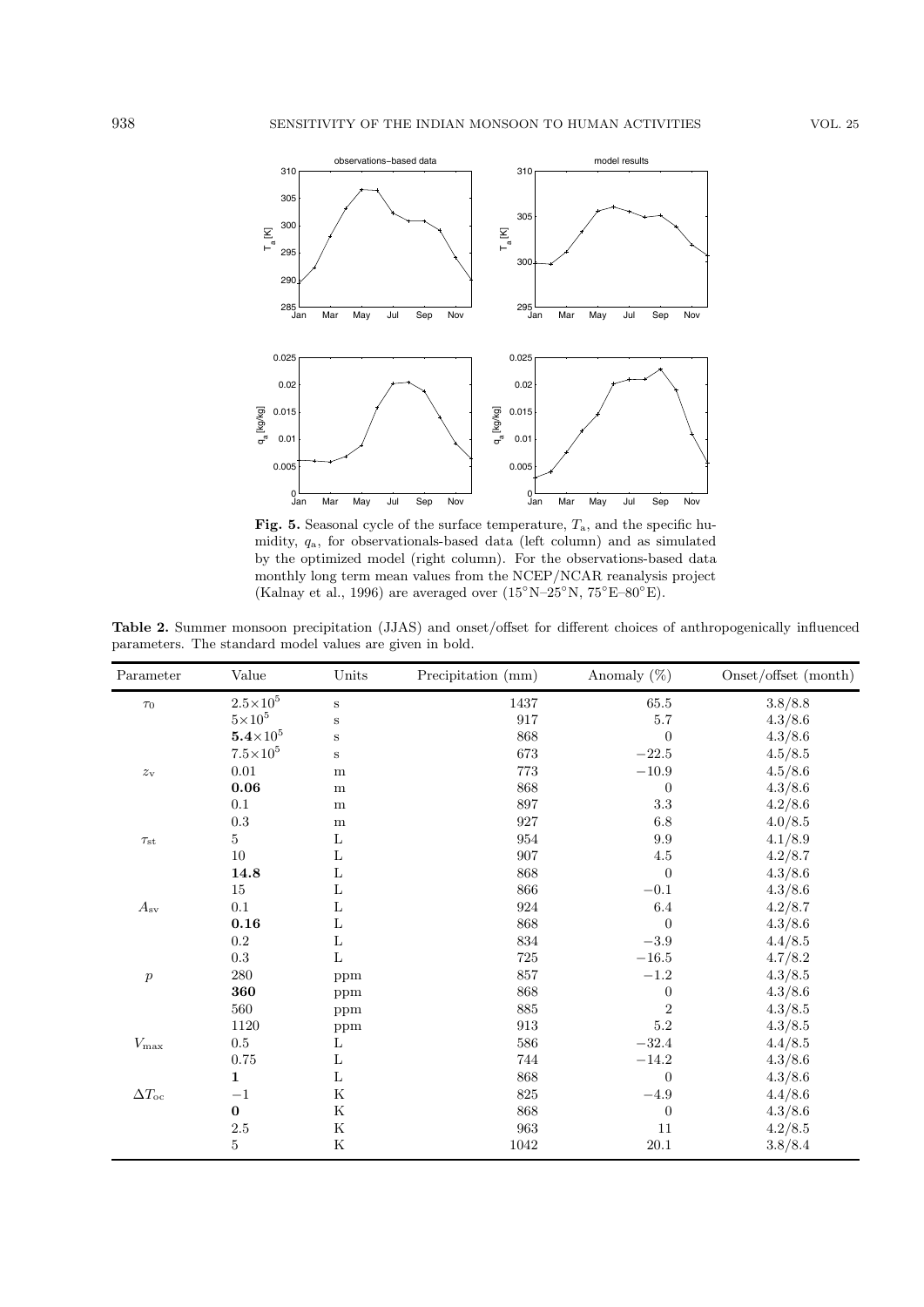

**Fig. 6.** Sensitivity of monthly mean precipitation to: (a)  $\tau_0$  (units: s), (b)  $z_v$  m, (c)  $\tau_{\rm st}$  (units: L), (d)  $A_{\rm sv}$  (units: L), (e) p (units: ppm), (f)  $V_{\rm max}$  (units: L) and (g)  $\Delta T_i$ (units: K). The solid lines are associated with the given parameter values (from top to bottom). The dashed line is the result of the standard model. The arrows indicate the direction of change related to anthropogenic perturbations.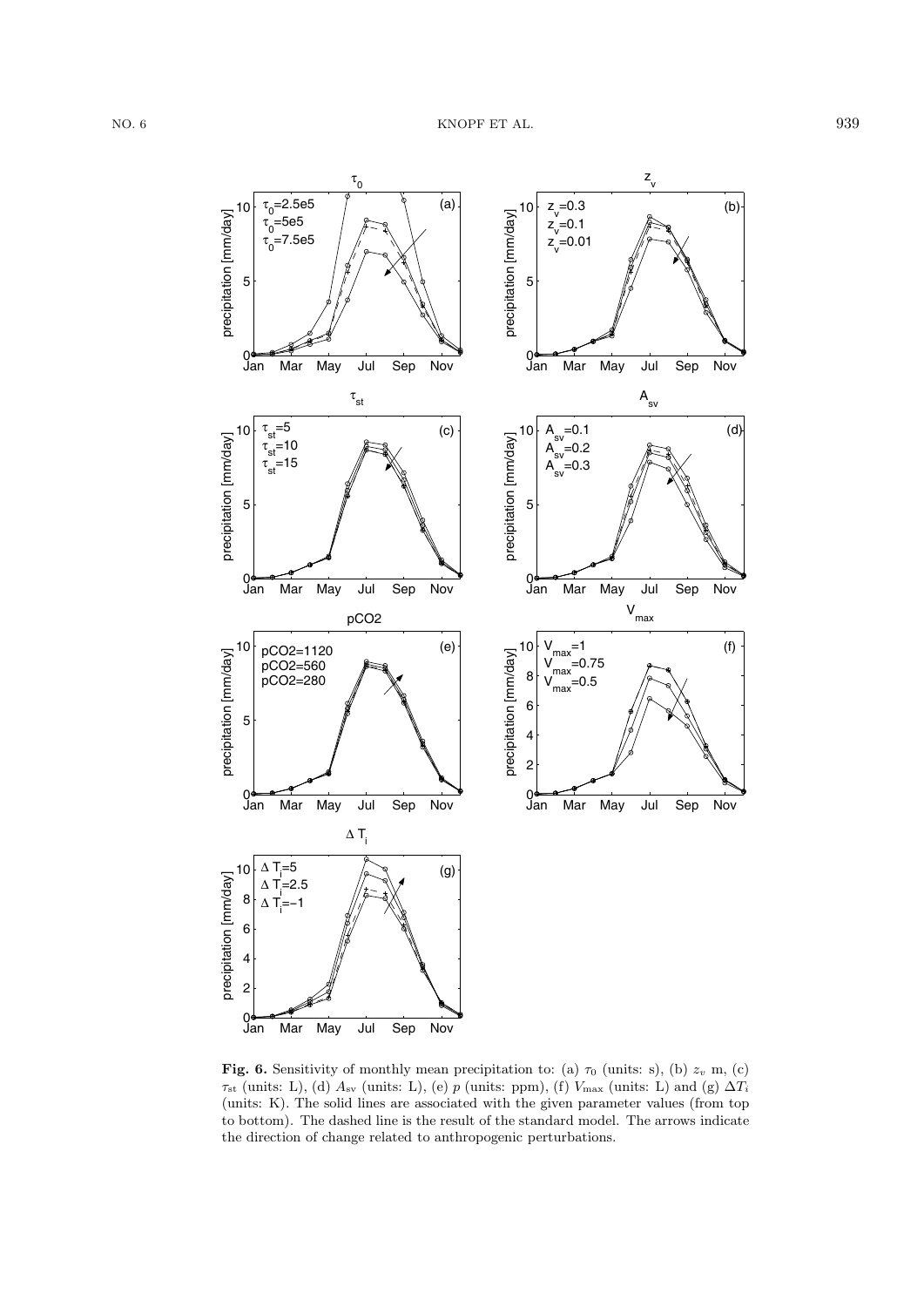positive values and the startup of cumulus convection. The monsoon withdrawal is defined as the time the vertical velocity again switches to negative values.

Figure 6 indicates that the variation of most of the anthropogenically influenced parameters mainly affects the summer precipitation over India. The magnitude and direction of summer precipitation changes differ among parameters. Increases in the  $CO<sub>2</sub>$  concentration,  $p$ , to two and four times the pre-industrial value lead to only a slight increase in summer precipitation relative to the present-day  $(2\%$  to 5%). More significant changes in precipitation are modeled for a temperature increase at the four boundaries,  $\Delta T_i$ with  $i \in \{E, S, W, Tib\}$ , of 2.5 K and 5 K (11\%) and 20%). Increases in both the optical thickness of stratus clouds,  $\tau_{st}$ , and the surface albedo,  $A_{sv}$ , relative to the standard values result in a decrease in summer rainfall. The reason is higher planetary albedo, reduced solar radiation penetrating to the surface, a weakening of land-to-ocean temperature contrast and hence, the monsoon circulation. A longer characteristic precipitation time,  $\tau_0$ , expectedly leads to a decrease in precipitation. The changes in summer precipitation are large, amounting to a decrease by 22.5% for the high  $\tau_0$  value. A decrease in the surface roughness also leads to reduced precipitation. The mechanism through which this occurs is a decrease in the crossisobar angle and hence, the monsoon circulation. A decrease in  $V_{\text{max}}$  acts to reduce rainfall through two mechanisms: the increase in surface albedo,  $A_{\rm sv}$ , and the decrease in surface roughness,  $z_0$ , (albedo is higher for bare than for vegetated soil and surface roughness is lower), which both weaken the monsoon circulation.

Overall, the influence of parameter changes on the summer monsoon precipitation (JJAS) is large, with changes ranging from  $+65\%$  to  $-32.4\%$ . By far the largest influence is the turnover time of waterin the atmosphere  $\tau_0$ . The value for  $\tau_0$  that results from the tuning is 6.25 days, which is well in line with the value of 3–10 days discussed in literature. Fixing all other parameters to their standard values, the observed variability of precipitation can be represented by a range for  $\tau_0$  between  $4.6\times10^5$  and  $6.3\times10^5$  (i.e., between 5.3 and 7.3 days). This indicates the realism of this model for the Indian monsoon precipitation.

The direction of precipitation change is opposite among the different types of human actions considered: whereas summer monsoon precipitation decreases for changes in all parameters associated with higher aerosol emissions, conversion of forest cover and desertification, precipitation increases under anthropogenic  $CO<sub>2</sub>$  emissions. This indicates that, ultimately, the sign of precipitation changes over India will depend on the direction and relative magnitude of the different human interventions. To gain insight in the coeval dependence of Indian rainfall on the different forcings, a combined parameter study is carried out (section 4.3).

Changes in summer monsoon on- and offset are small for most parameter variations. Significant changes occur only for the characteristic precipitation time,  $\tau_0$ , and the boundary temperature anomalies,  $\Delta T_i$ . The duration of the summer monsoon season is shortened by 9 days for  $\tau_0 = 7.5 \times 10^5$  s and lengthened by 9 days for  $\Delta T_i = 5$  K.

For the investigated parameter ranges, the model responds, in most cases, linearly to the parameter changes, except for  $\tau_0$  and  $A_{\rm sv}$ . In an earlier study (Zickfeld et al., 2005) we showed that a reduced form of the monsoon model exhibits a saddle node bifurcation with a regime shift from a wet to a dry monsoon regime in dependence of those parameters that influence the heat budget of the system. This strongly nonlinear decrease in precipitation is also seen in this model, for instance in dependence of the surface albedo,  $A_{\rm sv}$ . The "critical" value of for  $A_{\rm sv}$  of approximately 0.45, however, is beyond the plausible range for  $A_{\rm sv}$ .

# **4.2** *Sensitivity to elevated* CO<sup>2</sup> *and* SO<sup>4</sup> *concentrations*

In the above experiments the parameters were varied ad hoc. In order to gain a quantitative understanding of ISMR responses under plausible scenarios of global change, we perform a set of experiments with changes in parameters that can be related to a doubling and quadrupling of the pre-industrial  $CO<sub>2</sub>$ concentration. We also perform an experiment with increased atmospheric sulfate burden.

Given that the conditions at the box boundaries have to be prescribed externally, the choice of the specific climate change scenario is limited to the already existing simulations with coupled climate models of global scale. Here we use the CLIMBER-2 model as reference and take the anomalies in the boundary conditions from an equilibrium  $2\times CO_2$  experiment with this model (Ganopolski et al., 2001). We further consider scenarios with  $CO<sub>2</sub>$  concentrations increased to four times the pre-industrial value by linear extrapolation of the boundary conditions for the  $2\times CO<sub>2</sub>$  case (cf., Table 3). This is only a crude approximation since the response of the climate system to large concentration changes is certainly not linear, but given the overall simplicity of the model and the exploratory purpose of these experiments, we think it is a valid assumption.

We calculate the equilibrium response of the annual cycle of the Indian monsoon to the two  $CO<sub>2</sub>$  forcings. Our results indicate a strengthening of the hydrological cycle under increased  $CO<sub>2</sub>$  conditions. In the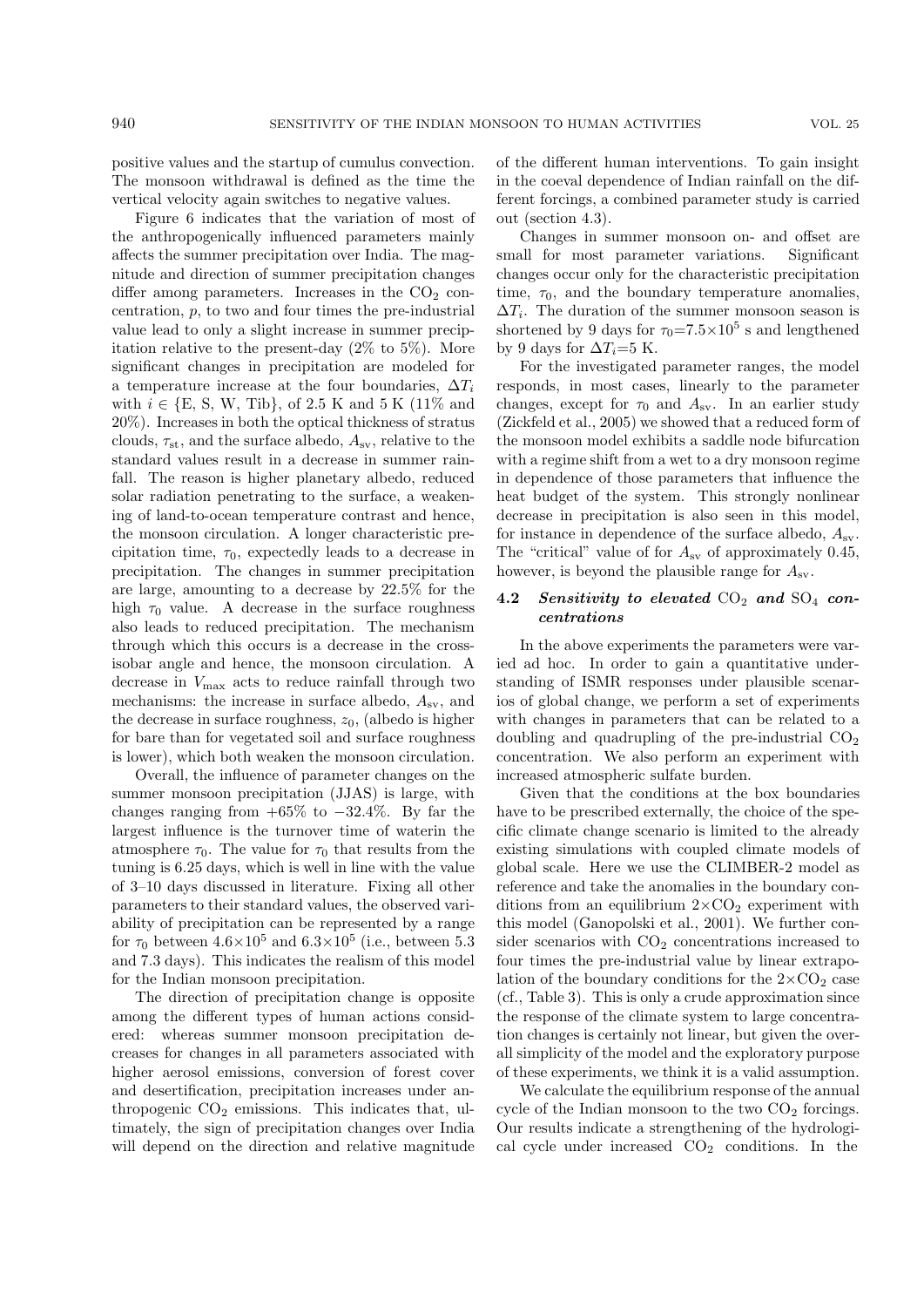**Table 3.** Anomalies in the boundary conditions and parameters imposed in the experiments with increased CO<sub>2</sub> and sulfate aerosol concentrations.  $\Delta u_{\text{tr,max}}$  describes the trade wind anomalies,  $\Delta v_{\text{H,0}}$  the anomalies of the Hadley circulation,  $B_{\text{SO}_4}$  is the total column concentration of  $\text{SO}_4$ .

|                                              | $2\times CO2$ |         | $4 \times CO2$ |        | SO <sub>4</sub>   |                   |
|----------------------------------------------|---------------|---------|----------------|--------|-------------------|-------------------|
| Parameter (units)                            | Summer        | Winter  | Summer         | Winter | Summer            | Winter            |
| $\Delta T_{\rm S,E,W}$ (K)                   | 2.5           | 2.5     | 5              | 5      |                   |                   |
| $\Delta T_N$ (K)                             |               |         | 6              |        |                   |                   |
| $\Delta u_{\rm tr,max}$ (m s <sup>-1</sup> ) | $-0.25$       | $-0.25$ | $-0.5$         | $-0.5$ |                   |                   |
| $\Delta v_{\rm H,0}$ (m s <sup>-1</sup> )    | $-0.02$       | 0.02    | $-0.04$        | 0.04   |                   |                   |
| $p$ (ppm)                                    | 560           | 560     | 1120           | 1120   | 360               | 360               |
| $B_{\rm SO_4}$ (mg m <sup>-2</sup> )         |               |         |                |        | 25                | 25                |
| $\tau_{\rm st}~({\rm L})$                    |               |         |                |        | 18                | 18                |
| $\tau_0$ (s)                                 |               |         |                |        | $6.5\times10^{5}$ | $6.5\times10^{5}$ |

**Table 4.** Summer monsoon precipitation (JJAS) and onset/offset for the experiments with increased  $CO<sub>2</sub>$  and sulfate aerosol concentrations in relation to the reference model (CTL).

| Experiment     | JJAS                  | Anomaly  | Onset/offset |  |
|----------------|-----------------------|----------|--------------|--|
|                | precipitation<br>(mm) | $(\%)$   | (month)      |  |
| $2\times CO2$  | 961                   | 10.7     | 4.1/8.5      |  |
| $4 \times CO2$ | 1060                  | 22.1     | 3.8/8.5      |  |
| $SO_4$         | 667                   | $-23.0$  | 4.6/8.2      |  |
| <b>CTL</b>     | 868                   | $\theta$ | 4.3/8.6      |  |

 $2\times$ CO<sub>2</sub> and  $4\times$ CO<sub>2</sub> experiments JJAS precipitation over India increases by nearly 11% and 22%, respectively (cf., also Fig. 7 and Table 4). This increase in precipitation is well in line with studies analysing projections of state-of-the-art GCMs, e.g., those used in support of the Fourth Assessment Report (AR4) of the Intergovernmental Panel on Climate Change (IPCC): Annamalai et al. (2007), e.g., report an increase in mean monsoon rainfall of 5%–25% over the Indian subcontinent for  $CO<sub>2</sub>$  doubling, Kripalani et al. (2007) report an increase in mean monsoon precipitation of 8% for the south Asian region.

In our model, this observed strengthening of the hydrological cycle is due to higher specific humidity over the oceans which leads to stronger landward advection of moisture and hence increased convection, cumulus cloudiness and precipitation.

Perhaps surprisingly, the temperature contrast between the Indian Ocean and the Indian peninsula is reduced slightly under increased  $CO<sub>2</sub>$  conditions (since  $T_a$  increases less than  $T_s$ ,  $T_E$  and  $T_W$ ). As a consequence, the monsoon circulation weakens relative to the present-day strength. There are two explanations for this behavior. The reduction in the temperature contrast could be due to different sensitivities to  $CO<sub>2</sub>$ concentrations of the radiative scheme implemented in the CLIMBER-2 model, which is used to determine



**Fig. 7.** Annual cycle of monthly mean Indian rainfall for the reference model (CTL) and the experiments with increased  $CO_2$  and sulfate aerosol concentrations  $(2 \times CO_2$ ,  $4\times$ CO<sub>2</sub>, SO<sub>4</sub>).

the temperatures at the boundaries, and the Budyko (1982) scheme used in the present model. Alternatively, the weakening of the temperature gradient may be associated with increased cumulus cloud cover which reduces the amount of solar radiation penetrating to the surface. This explanation is consistent with GHG experiments with comprehensive models which indicate a local minimum of temperature increase over India due to significant changes in the hydrological cycle (Kitoh et al., 1997).

In a subsequent experiment, we investigate the response of the Indian monsoon to increased anthropogenic sulfur emissions. Given that our model does not include a proper representation of the sulfur chemistry, the aerosol forcing is treated in a highly idealized way. The direct radiative effect due to back-scattering of solar radiation in the clear-sky atmosphere is expressed as a perturbation of the surface albedo depending on the total sulfate aerosol burden in the atmospheric column (Mitchell et al., 1995; Meehl et al.,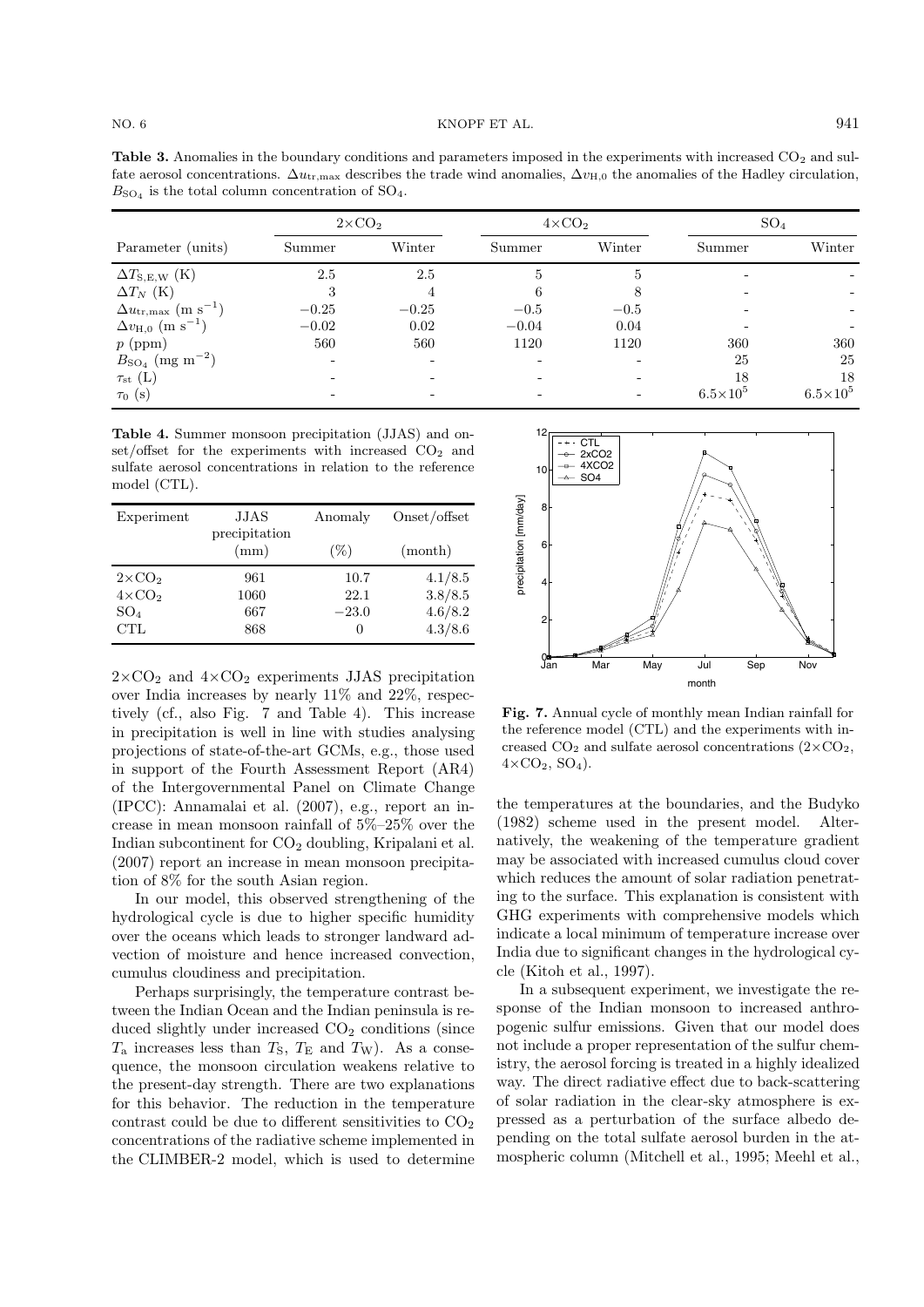1996; Haywood, 1997):

$$
\Delta A_{\rm s} = (1 - A_{\rm s})^2 \ k_{\rm e} B_{\rm SO_4} \beta \cos(\xi)^{-1} \,, \qquad (15)
$$

where  $k_e$  is the specific extinction coefficient of sulfate aerosol,  $B_{\text{SO}_4}$  is the total column burden of sulfate and  $\beta$  is the backscattered fraction.  $k_e$  and  $\beta$  are set to values of  $8 \text{ m}^2 \text{ g}^{-1}$  and 0.29 (Mitchell et al., 1995). The sulfate aerosol concentration is taken from a study in which a chemical transport model coupled to an AOGCM is driven by IPCC emission scenario IS92a (Roeckner et al., 1999). The employed value of 25 mg m−<sup>2</sup> corresponds to the decadal mean for 2040– 2050 over India. For a surface albedo of 0.16 (which corresponds to the summer value in our model), the above formula leads to an increase in surface albedo by almost 50%.

The first indirect aerosol effect is taken into account by increasing the optical depth of stratus clouds,  $\tau_{\rm st}$ , by 20%. This increment is the result of educated guesswork rather than a value derived from model simulations. The procedure, however, to consider the indirect aerosol effect via increase in cloud albedo is applied in studies with complex models as well (cf., e.g., Meehl et al., 1996). Through their effects on the size of cloud droplets, aerosols also affect precipitation directly. In fact, large concentrations of aerosols nucleate smaller droplets that coalesce inefficiently into raindrops (Rosenfeld, 2000). We account for this effect by increasing the characteristic precipitation time,  $\tau_0$ , by 20%.

The parameter settings used in the aerosol experiment (denoted " $SO_4$ ") are summarized in Table 3. Note that we leave the conditions at the boundaries unchanged given that the aerosol loading is found to be mainly concentrated over the Asian continent (Roeckner et al., 1999).

Our results indicate that the increased reflectivity of the atmosphere under both clear-sky and cloudy conditions leads to a reduced fraction of solar energy entering the systems. This leads to a weakening of the land-ocean temperature contrast and, in turn, the monsoon circulation. As a consequence, landward advection of moisture, evaporation and precipitation are reduced. This general weakening of the hydrological cycle is amplified by the direct effect of the aerosols on precipitation. In fact, higher  $\tau_0$  decreases the precipitation efficiency [defined here as  $1/\tau_P$ ; cf., Eq. (7)], and, in turn, the latent heat release to the atmosphere. This further weakens the land-sea temperature contrast. The overall effect of the scattering aerosols is a reduction of summer precipitation by as much as 23% (cf., Fig. 7 and Table 4).

# **4.3** *Combined sensitivity analysis*

So far, we have analyzed the effects of changes in

parameters related to each type of human interaction separately. In order to get a sense of which effect will ultimately dominate, we take the most influential parameter out of every subset (i)–(iii) described in section 4.2, i.e., (i) GHG emissions, (ii) sulfur dioxide emissions, and (iii) land-cover changes. These are (i) the temperature anomalies at the boundaries  $\Delta T_i$ , (ii) the turnover time of precipitation  $\tau_0$ , and (iii) the maximal vegetation cover  $V_{\text{max}}$ . We use three values for each parameter (cf., Table 2), which results in a  $3<sup>3</sup>$ dimensional grid, and explore the sensitivity of ISMR to these parameter changes (cf., Fig. 8).

From Fig. 8 it can be deduced that it strongly depends on the exact value the three analyzed parameters will take in the future whether human activities will lead to a decrease or increase of monsoon precipitation. The range of possible responses ranges from a decrease by 52% to an increase by 115%.

Both of these changes would likely challenge the adaptive capacity of the rural population in India. As a worst-case scenario, a "roller-coaster" effect is possible (Zickfeld et al., 2005), whereby the monsoon precipitation first decreases strongly due to increasing aerosol concentrations, but then suddenly increases as the effect of increased  $CO<sub>2</sub>$  concentration and rising ocean temperatures become manifest.

#### **5. Summary and conclusions**

In this paper, we presented an in-depth analysis of the sensitivity of Indian summer monsoon rainfall to changes in parameters and boundary conditions which are influenced by human activities. The analysis was conducted using a one-dimensional box model of the tropical atmosphere centered over India, which includes parameterizations of the radiative and surface



**Fig. 8.** Results of the combined sensitivity analysis. Shown is the summer (JJAS) monsoon precipitation anomaly with respect to the standard model value of 868 mm.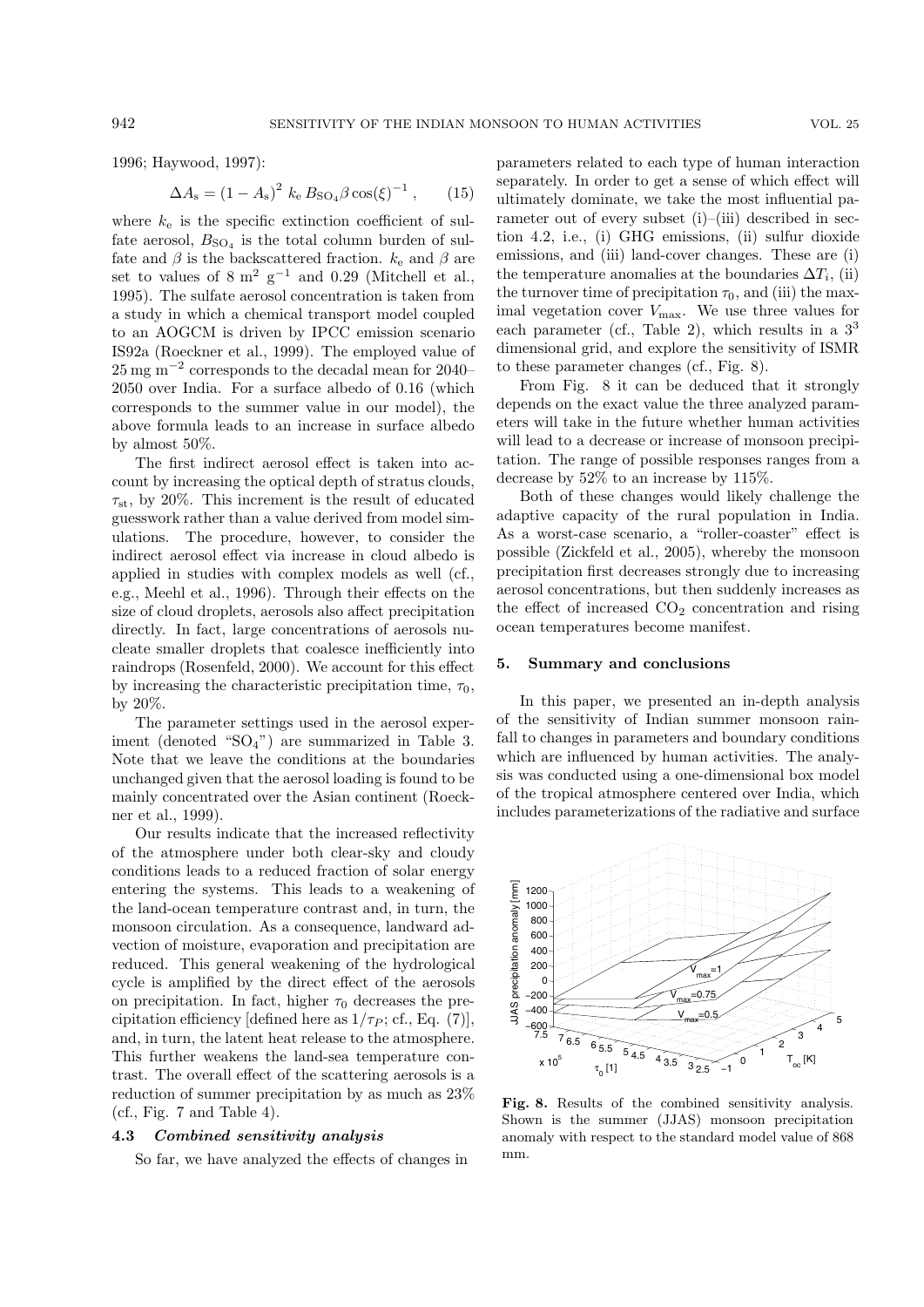fluxes, the hydrological cycle and surface hydrology. Despite its simplicity, the model can be optimized so as to satisfactorily reproduce key features of the observed monsoon dynamics such as the annual course of precipitation and the transitions between winter and summer regimes. The advantages of this model are its computational efficiency, which allows one to perform a large number of sensitivity experiments, and its transparency, which allows for a clear understanding of

the physical mechanisms behind the model response. We first performed a set of sensitivity experiments, whereby nine model parameters were varied independently. These parameters can be associated with human emissions of greenhouse gases, emissions of aerosols and land-cover changes. We find that changes in those parameters which are related to emissions of greenhouse gases  $(CO<sub>2</sub>$  concentration and surface air temperature at the boundaries) lead to an increase in Indian summer rainfall. In contrast, all parameters related to higher atmospheric aerosol concentrations (the planetary albedo and the characteristic precipitation time) lead to a decrease in Indian rainfall. Similarly, changes in parameters which can be related to forest conversion or desertification (the surface albedo and roughness), act to decrease the summer precipitation.

In the above experiments the parameters were varied ad hoc. In order to gain a quantitative understanding of ISMR responses under plausible scenarios of global change, we perform a set of climate change experiments, with changes in parameters that can be related to a doubling and quadrupling of the preindustrial  $CO<sub>2</sub>$  concentration. We also perform an experiment with an increased atmospheric  $SO<sub>4</sub>$  burden. Results of a set of GHG experiments indicate that under  $2\times CO_2$  and  $4\times CO_2$  conditions, summer precipitation over India increases. This occurs despite a slight weakening of the land-ocean temperature contrast and hence, a slackening of the monsoon circulation. The reason for this is higher humidity over the oceans which leads to increased landward advection of moisture. Results of an aerosol experiment indicate that under enhanced atmospheric sulfate loading alone, summer precipitation is reduced considerably. The reason is the cooling of the Indian subcontinent relative to the adjacent oceans.

Which direction of change will ultimately prevail under plausible scenarios of human intervention? To answer this question we have chosen the most influential parameter for each type of human intervention (the temperature at the oceanic boundaries, the maximum vegetation cover and the characteristic precipitation time). Our results indicate that the sign of precipitation changes over India will depend on the direction and relative magnitude of human perturbations. A likely scenario is that emissions of greenhouse gases will increase atmospheric  $CO<sub>2</sub>$  concentrations to at least twice the pre-industrial values and that because of their adverse effects on human health and food production  $SO_2$  emissions will start to decline. Under such assumptions, our model projects ISMR to increase. Large changes in vegetation cover towards deserts, however, have the potential to offset some of this change.

*Acknowledgements.* Part of this work was funded by the German Research Association (DFG) (PR1175/1- 1).

### **REFERENCES**

- Annamalai, H., K. Hamilton, and K. R. Sperber, 2007: The South Asian Summer Monsoon and its relationship with ENSO in the IPCC AR4 simulations. *J. Climate*, **20**(6), 1071–1092.
- Auffhammer, M., V. Ramanathan, and J. R. Vincent, 2006: Integrated model shows that atmospheric brown clouds and greenhouse gases have reduced rice harvests in India. *PNAS*, **103**(52), 19668–19672.
- Brovkin, V., M. Claussen, V. Petoukhov, and A. Ganopolski, 1998: On the stability of the atmospherevegetation system in the Sahara/Sahel region. *J. Geophys. Res.*, **103**(D24), 31613–31624.
- Budyko, M., 1982: *The Earth's Climate*. Vol. 29, *International Geophysics Series*. Academic Press, New York, 307pp.
- Campolongo, F., J. Cariboni, A. Saltelli, and W. Schoutens, 2005: Enhancing the Morris Method. *Sensitivity Analysis of Model Output. Proceedings of the 4th International Conference on Sensitivity Analysis of Model Output* (*SAMO* 2004), Los Alamos National Laboratory, Los Alamos. 369–379.
- Clark, C. O., J. E. Cole, and P. J. Webster, 2000: Indian Ocean SST and Indian summer rainfall: Predictive relationships and their decadal variability. *J. Climate*, **13**(14), 2503–2519.
- Claussen, M., 1991: Estimation of areally-averaged surface fluxes. *Bound.-Layer Meteor.*, **54**, 387–410.
- Claussen, M., 1997: Modeling bio-geophysical feedback in the African and Indian monsoon region. *Climate Dyn.*, **13**(4), 247–257.
- Dash, S. K., G. P. Singh, M. S. Shekhar, and A. D. Vernekar, 2005: Response of the Indian summer monsoon circulation and rainfall to seasonal snow depth anomaly over Eurasia. *Climate Dyn.*, **24**, 1– 10.
- Dickinson, R., A. Henderson-Sellers, P. Kennedy, and M. Wilson, 1986: Biosphere-atmosphere transfer scheme (bats) for the NCAR community climate model. Technical report, National Center for Atmospheric Research, Boulder, US, 69pp.
- Flechsig, M., U. Böhm, T. Nocke, and C. Rachimow,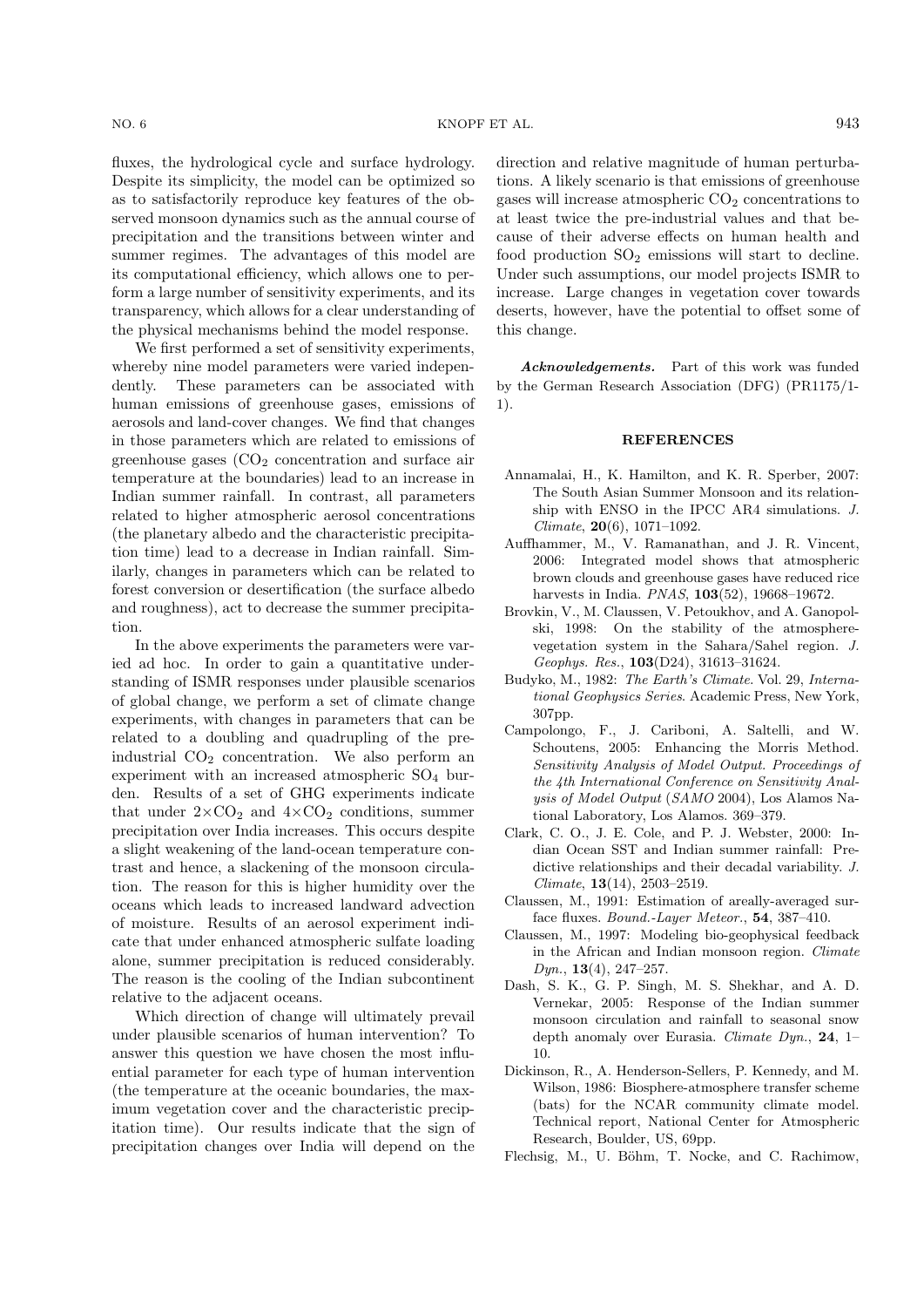2005: Techniques for quality assurance of models in a multi-run simulation environment. *Sensitivity Analysis of Model Output. Proc. 4th International Conference on Sensitivity Analysis of Model Output* (*SAMO 2004*), Hanson et al., Eds., Los Alamos National Laboratory, Los Alamos, USA, 297–230.

- Ganopolski, A., V. Petoukhov, S. Rahmstorf, V. Brovkin, M. Claussen, A. Eliseev, and C. Kubatzki, 2001: CLIMBER-2: A climate system model of intermediate complexity. Part II: Model sensitivity. *Climate Dyn.*, **17**, 735–751.
- Goswami, B. N., V. Venugopal, D. Sengupta, M. S. Madhusoodanan, and P. K. Xavier, 2006: Increasing trend of extreme rain events over India in a warming environment. *Science*, **314**(5804), 1442–1445.
- Hahn, D. G., and J. Shukla, 1976: An apparent relationship between Eurasian snow cover and Indian monsoon rainfall. *J. Atmos. Sci.*, **33**(12), 2461–2462.
- Hansen, J., G. Russell, D. Rind, P. Stone, A. Lacis, S. Lebedeff, R. Ruedy, and L. Travis, 1986: Efficient three-dimensional global models for climate studies: Models I and II. *Mon. Wea. Rev.*, **11**(4), 609–662.
- Haywood, J., 1997: Transient response of a coupled model to estimated changes in greenhouse gas and sulfate concentrations. *Geophys. Res. Lett.*, **24**(11), 1335– 1338.
- Ingber, L., 1996: Adaptive simulated annealing (asa): Lesson learned. *Control and Cybernetics*, **25**(1), 33– 54.
- IPCC, 2001: *Climate Change 2001: The Scientific Basis. Contribution of Working Group I to the Third Assessment Report of the Intergovernmental Panel on Climate Change*. Cambridge University Press, Cambridge, United Kingdom and New York, NY, USA, 944pp.
- Kalnay, E., and Coauthors, 1996: The NMC/NCAR 40-year reanalysis project. *Bull. Amer. Meteor. Soc.*, **77**, 437–471. [Data available at http://www.cdc.noaa.gov/.]
- Kitoh, A., S. Yukimoto, A. Noda, and T. Motoi, 1997: Simulated changes of the Asian summer monsoon at times of increased CO2. *J. Meteor. Soc. Japan*, **75**(6), 1019–1031.
- Kripalani, R. H., A. Kulkarni, S. S. Sabade, and M. L. Khandekar, 2003: Indian monsoon variability in a global warming scenario. *Natural Hazards*, **29**(2), 189–206.
- Kripalani, R. H., J. H. Oh, A. Kulkarni, S. Sabade, and H. S. Chaudhari, 2007: South Asian summer monsoon precipitation variability: Coupled climate model simulations and projections under IPCC AR4. *Theor. Appl. Climatol.*, **90**(3–4), 133–159.
- Krishnamurthy, V. and B. N. Goswami, 2000: Indian Monsoon-ENSO relationship on interdecadal timescale. *J. Climate*, **13**, 579–595.
- Kucharski, F., F. Molteni, and J. H. Yoo, 2006: SST forcing of decadal Indian Monsoon rainfall variability. *Geophys. Res. Lett.*, **33**(3), L03709.
- Liu, X., and Z. Yin, 2002: Sensitivity of East Asian mon-

soon climate to the uplift of the Tibetan Plateau. *Palaeogeography, Palaeoclimatology, Palaeoecology*, **183**, 223–245.

- MAIRS, 2006: MAIRS initial science plan. [Available online from http://www.mairs-essp.org/lcontent.asp? cid=18&id=47.]
- May, W., 2002: Simulated changes of the Indian summer monsoon under enhanced greenhouse gas conditions in a global time-slice experiment. *Geophys. Res. Lett.*, **29**(7), 1118–1121.
- Meehl, G., W. Washington, D. Erickson III, B. Briegleb, and P. Jaumann, 1996: Climate change from increased  $CO<sub>2</sub>$  and direct and indirect effects of sulfate aerosols. *Geophys. Res. Lett.*, **23**(25), 3755–3758.
- Meehl, G. A., 1994: Coupled land-ocean-atmosphere processes and South Asian monsoon variability. *Science*, **266**, 263–267.
- Meehl, G. A., and W. M. Washington, 1993: South Asian monsoon variability in a model with doubled atmospheric carbon dioxide concentration. *Science*, **260**, 1101–1104.
- Mitchell, J., T. Johns, J. Gregory, and S. Tett, 1995: Climate response to increasing levels of greenhouse gases and sulfate aerosols. *Nature*, **376**, 501–504.
- Morris, M. D., 1991: Factorial sampling plans for preliminary computational experiments. *Technometrics*, **33**(2), 161–174.
- Paeth, H., A. Scholten, P. Friederichs, and A. Hense, 2008: Uncertainties in climate change prediction: El Ni˜no-Southern Oscillation and monsoons. *Global and Planetary Change*, **60**, 265–288.
- Parthasarathy, B., K. Rupa Kumar, and A. Munot, 1992: Forecast of rainy season foodgrain production based on monsoon rainfall. *Indian Journal of Agricultural Sciences*, **62**, 1–8.
- Parthasarathy, B., A. A. Munot, and D. R. Kothawale, 1995: All India monthly and seasonal rainfall series: 1871–1993. *Theor. Appl. Climatol.*, **49**, 217–224.
- Patra, P. K., S. K. Behera, J. R. Herman, S. Maksyutov, H. Akimoto, and T. Yamagata, 2005: The indian summer monsoon rainfall: interplay of coupled dynamics, radiation and cloud microphysics. *Atmospheric Chemistry and Physics*, **5**, 2181–2188.
- Petoukhov, V., A. Ganopolski, V. Brovkin, M. Claussen, A. Eliseev, C. Kubatzki, and S. Rahmstorf, 2000: CLIMBER-2: A climate system model of intermediate complexity. Part I: Model description and performance for present climate. *Climate Dyn.*, **16**, 1–17.
- Petoukhov, V., A. Ganopolski, and M. Claussen, 2003: POTSDAM—A set of atmosphere statistical-dynamical models: Theoretical background. Technical Report 81, Potsdam Institute for Climate Impact Research, Potsdam. [Available online from http://www.pikpotsdam.de/publications/pik reports].
- Robock, A., M. Mu, K. Vinnikov, and D. Robinson, 2003: Land surface conditions over Eurasia and Indian summer monsoon rainfall. *J. Geophys. Res.*, **108**(D4), 4131.